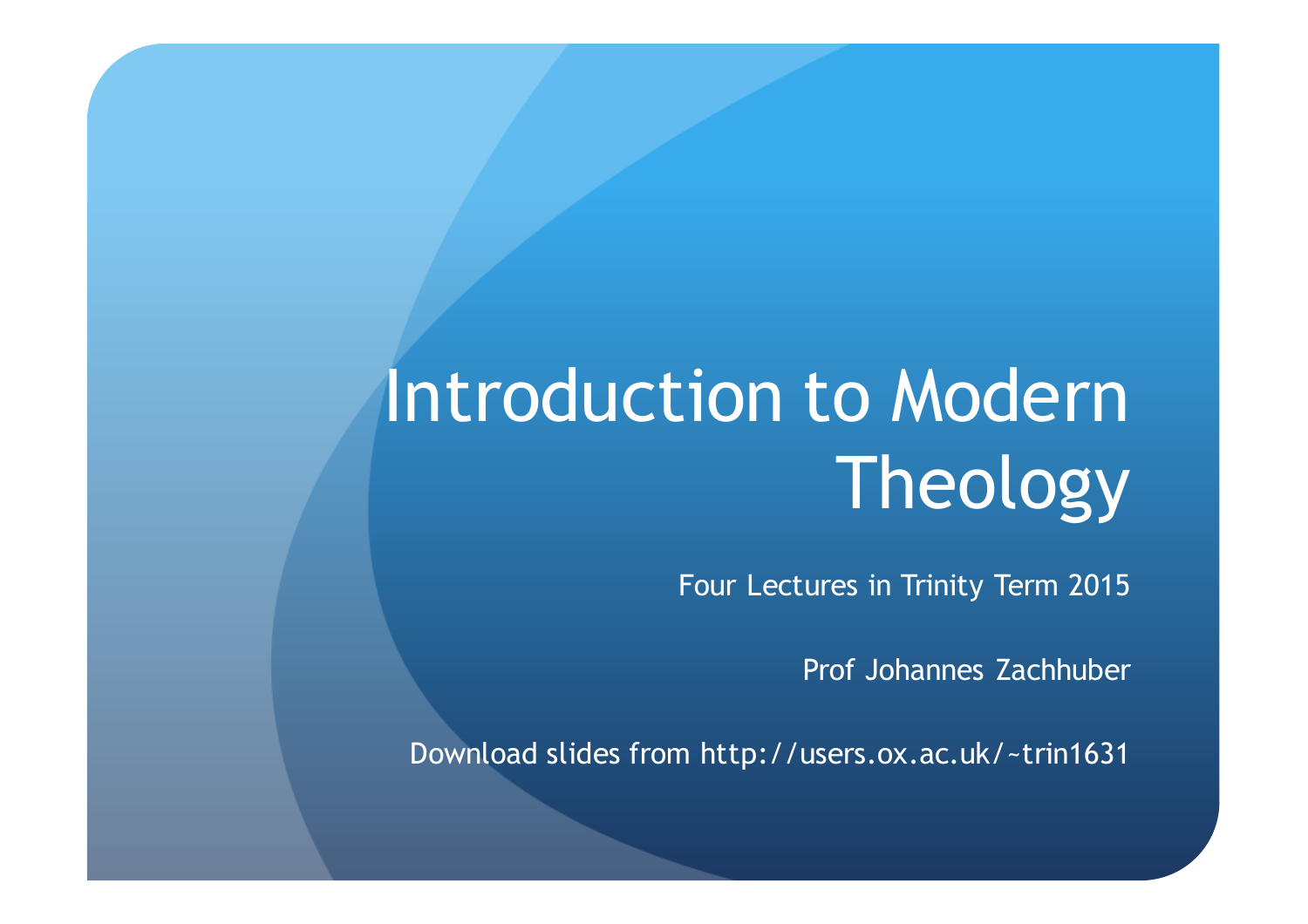# Week 1: Theology in Modernity. Challenges and Responses

- A: What is Modern Theology?
- G. Jones, *The Blackwell Companion to Modern Theology*, Oxford 2004 (Introduction)
- A. McGrath, *The Development of Modern German Christology: 1750–1990*, Zondervan 1994
- K. Barth, *Protestant Theology in the Nineteenth Century*, New Edition, Grand Rapids 2002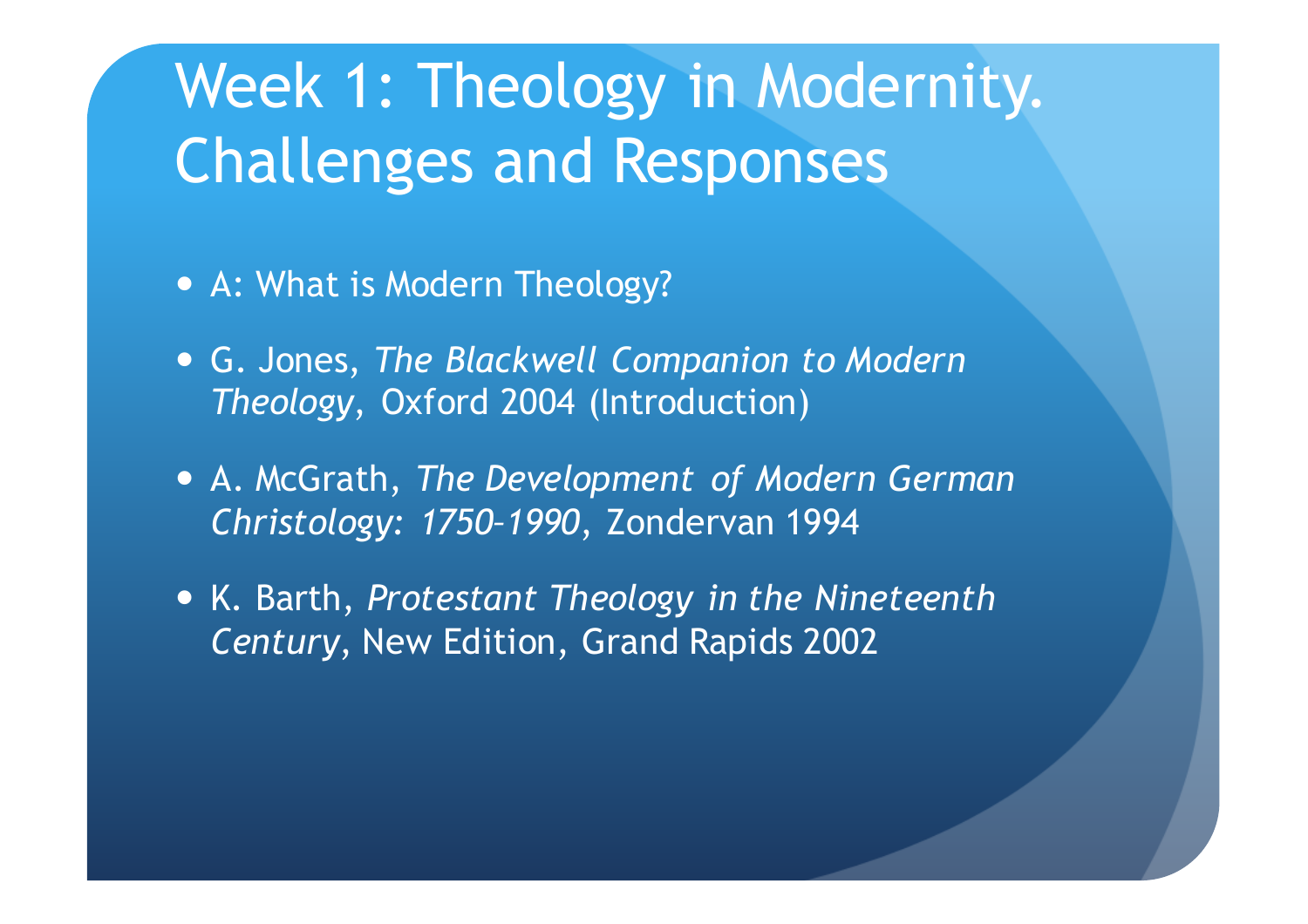## What is Modern Theology?

- Theology in a pluralistic context: no single answer or position can automatically be taken for granted.
- Theology in response to radical challenges:
- 1) Philosophical, psychological and other critiques of religion; historical criticism.
- 2) Competition from non-religious models of explaining the world as a whole (science; scientism)
- 3) Radical transformation of all aspects of society (modernisation)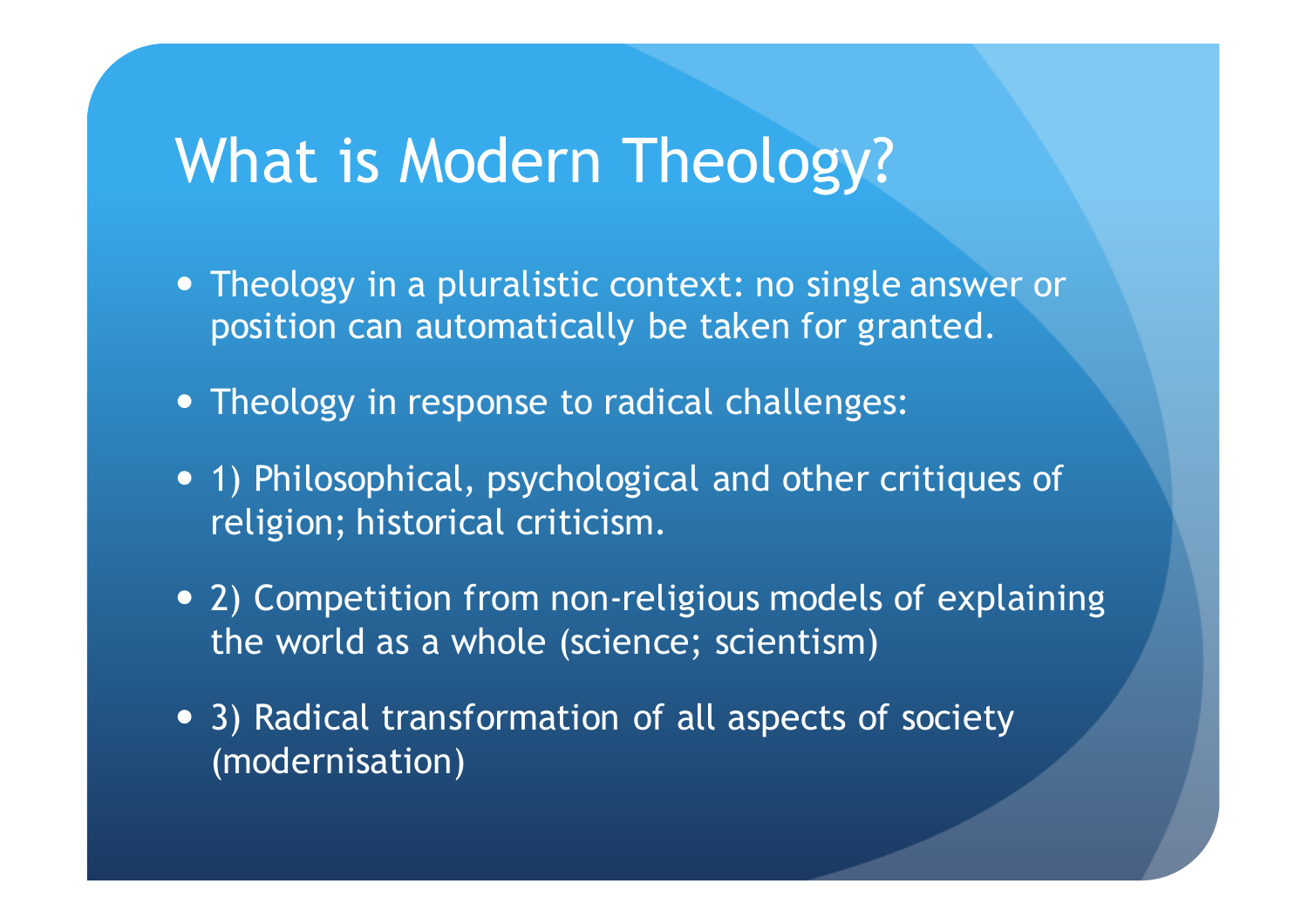### B. Origins of Modern Theology

- Reformation? While the 16<sup>th</sup> century was a crucible of religious ideas, the plurality it created was mostly limited as Churches remained established and politically controlled.
- The 17<sup>th</sup> century saw more radical developments in England and the Netherlands: with religious toleration came a waft of new ideas: historical criticism, critique of doctrines and the detachment of theological speculation from church authority.
- 18<sup>th</sup> century saw the Enlightenment with more fundamental queries to the Christian tradition as such.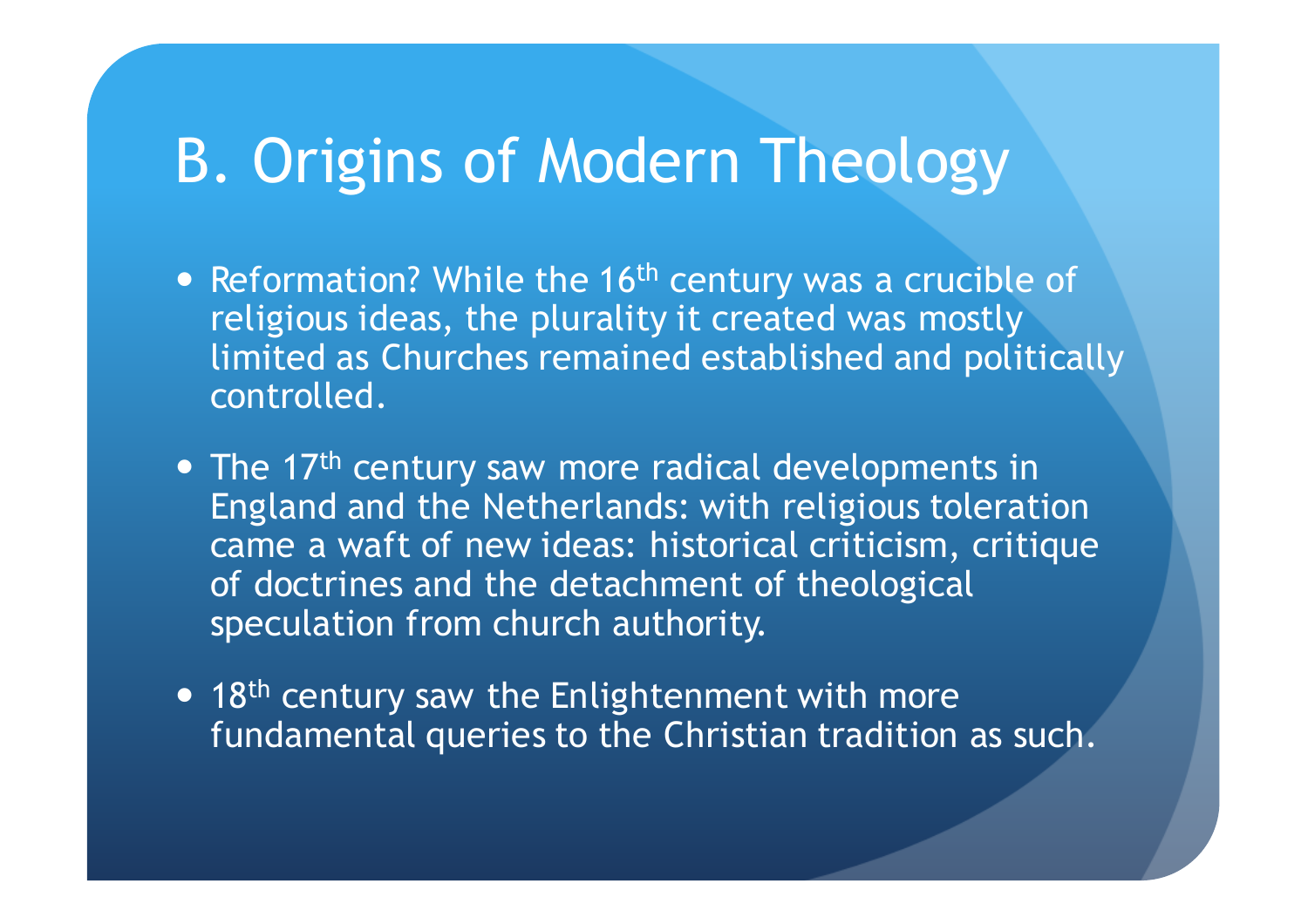### Origins of Modern Theology II

- All the ideas characteristic of modern theology had been developing for several centuries.
- Still: Modern Theology as we consider it today is a product of the turn of the 19<sup>th</sup> century.
- Period of great upheaval: French Revolution; Industrial Revolution.
- In a word: the beginning of modernisation.
- All the big questions that are with us even today take their shape at that time: democracy and human rights; capitalism; religion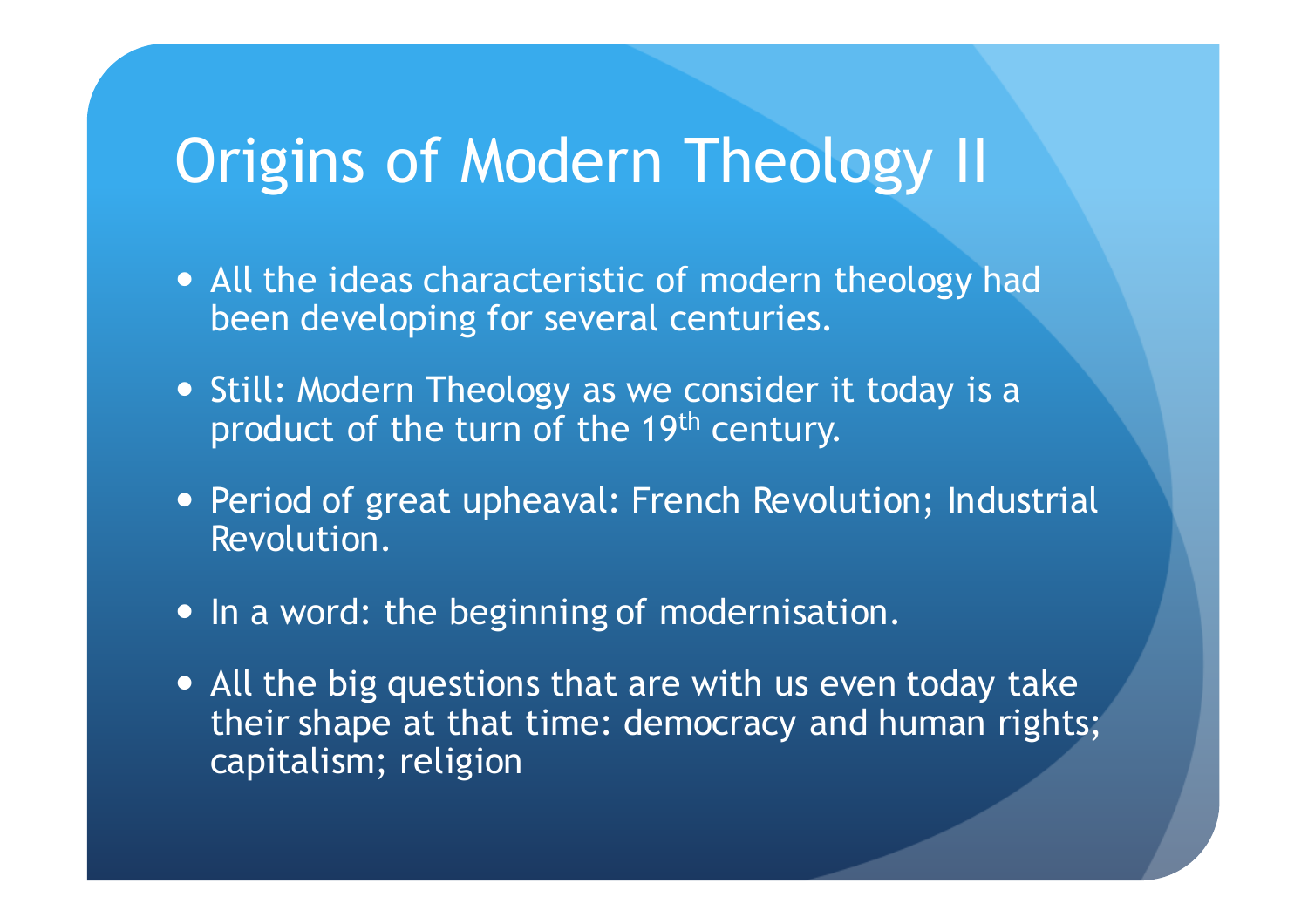#### C. Problems of Modern Theology

- 1) Does God exist?
- Atheism had not previously been a respectable intellectual option.
- There is little evidence it was a practical option before modernity.
- *Theo*-logical debate thus had to engage with the question of God's existence with new urgency.
- Can God's existence be proved? KANT famously said no.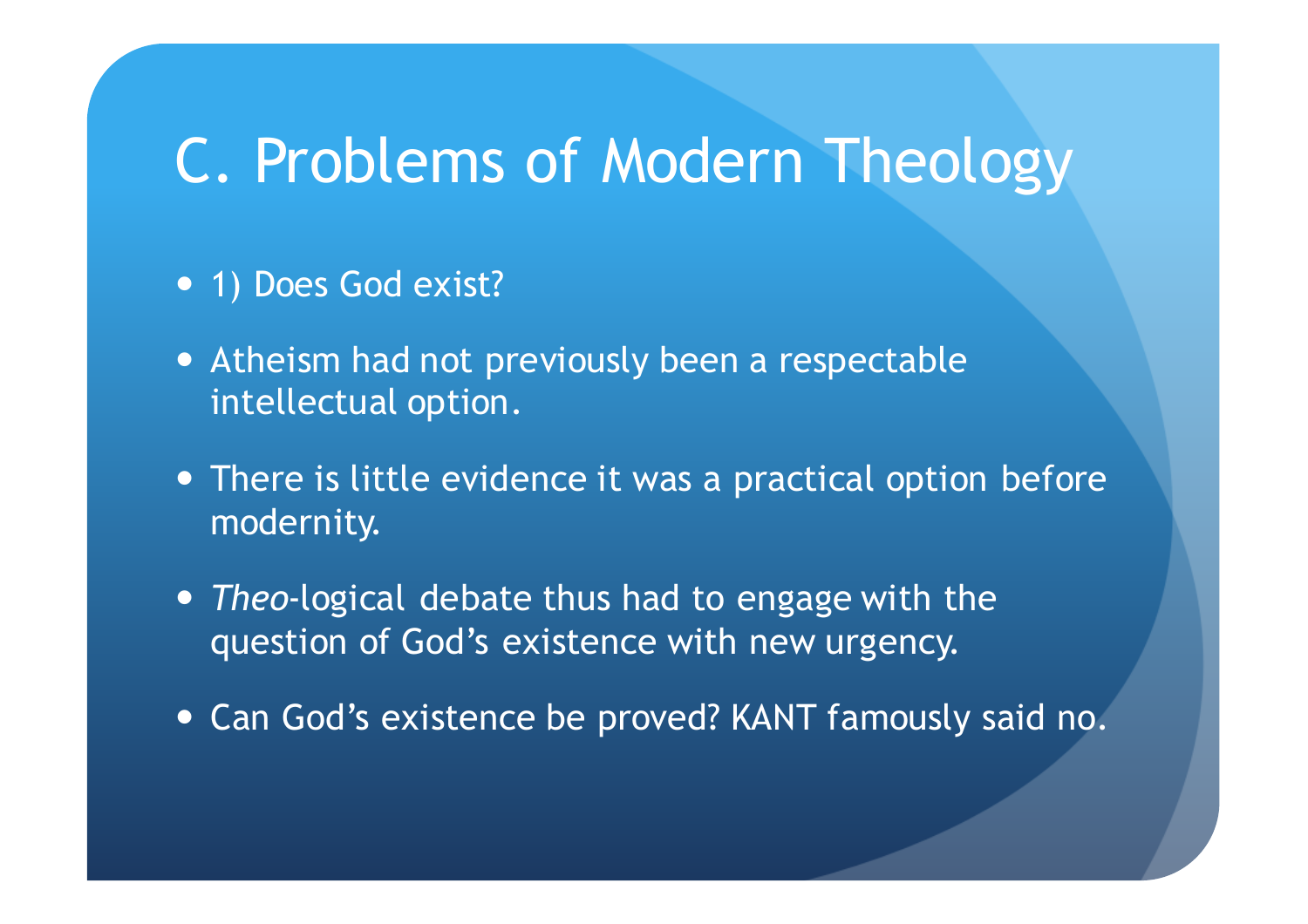#### Problems of Modern Theology II

- 2) How can we retrieve truth from history?
- Given the problems of historical criticism how can be trust Scripture and Church tradition to be guardians of truth?
- 3) Church and individual believer
- Faith becomes increasingly a matter of personal decision: how does this relate to its communal dimension?
- 4) What is man?
- 5) What is religion? How is Christianity related to other religions?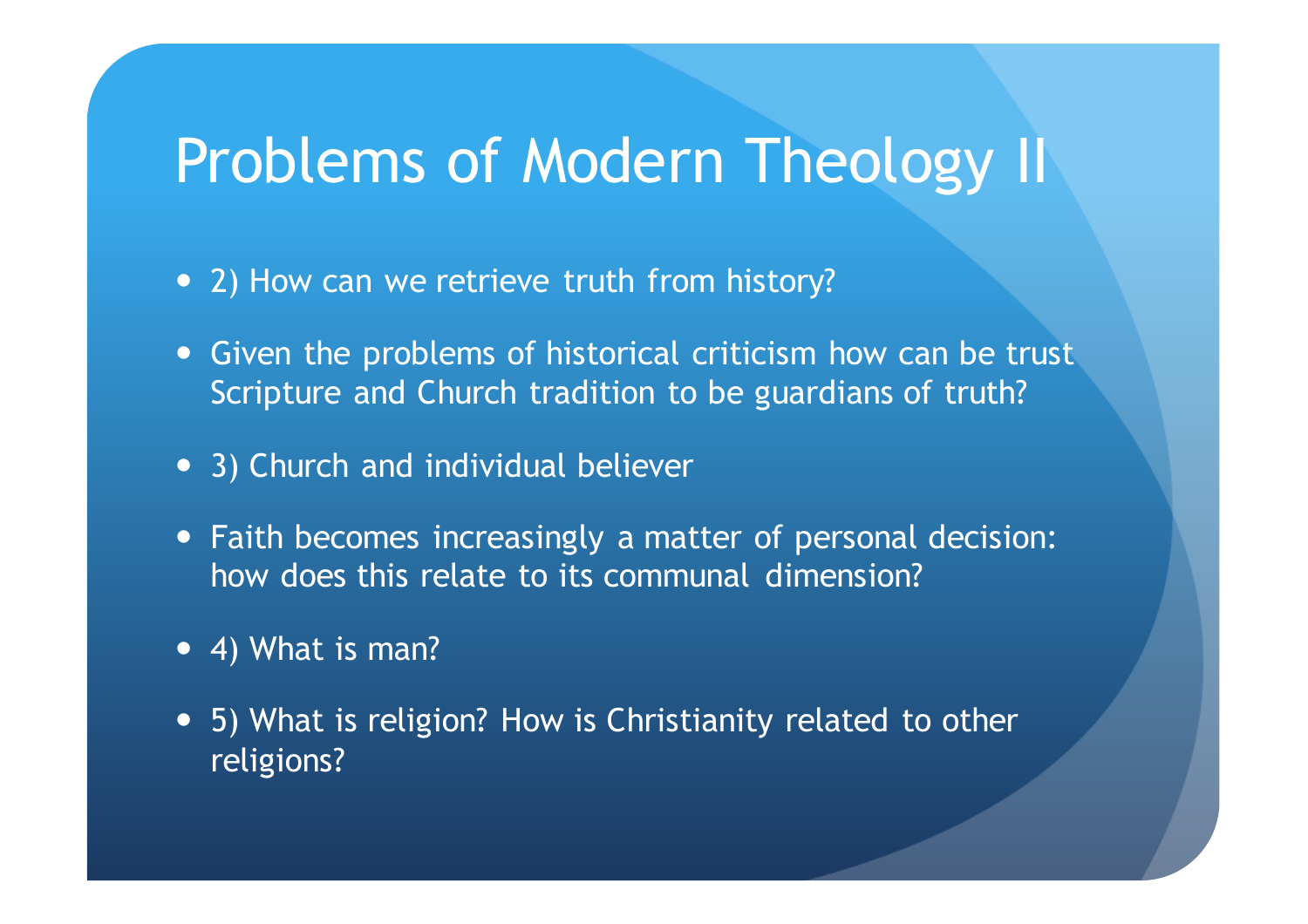# D. Modern Theology: directions of travel

- 1) The liberal option (Schleiermacher, Tillich):
- Modernity is seen as a new paradigm to which Christianity must (and will) adapt.
- Theology has to facilitate this process:
- By taking into account contemporary philosophical, scientific, cultural ideas.
- By demonstrating their compatibility with traditional Christianity
- By showing that modern critique of Christianity only concerns its husk, not its kernel.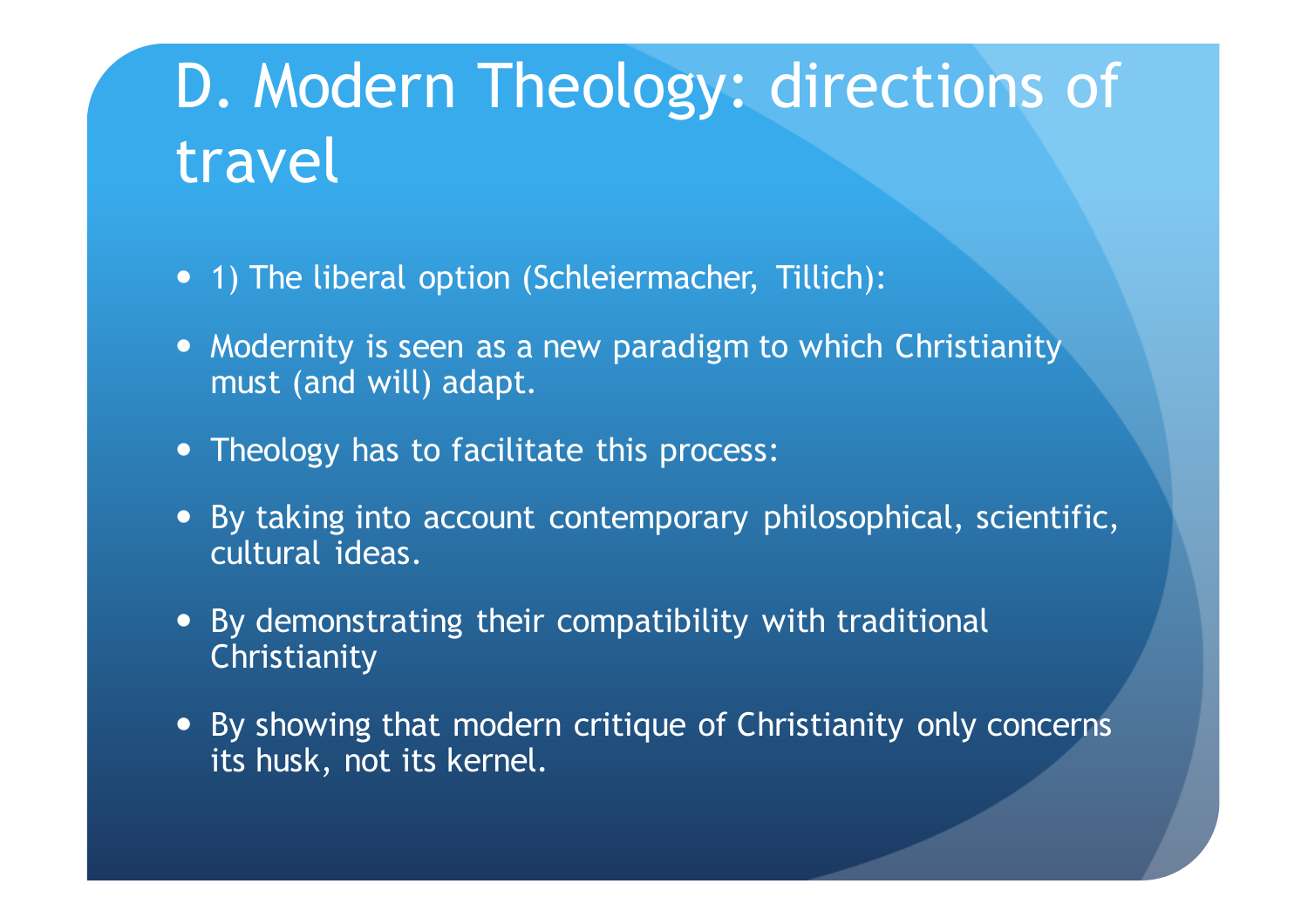# Modern Theology: Directions of **Travel**

- 2) The conservative option (Barth, Milbank)
- In the face of the modern challenge theology has to articulate and defend its traditional tenets.
- By offering a critique of modernity.
- By continuing the intellectual tradition of orthodox Christianity.
- By emphasising how especially in the modern world the Church offers an attractive alternative.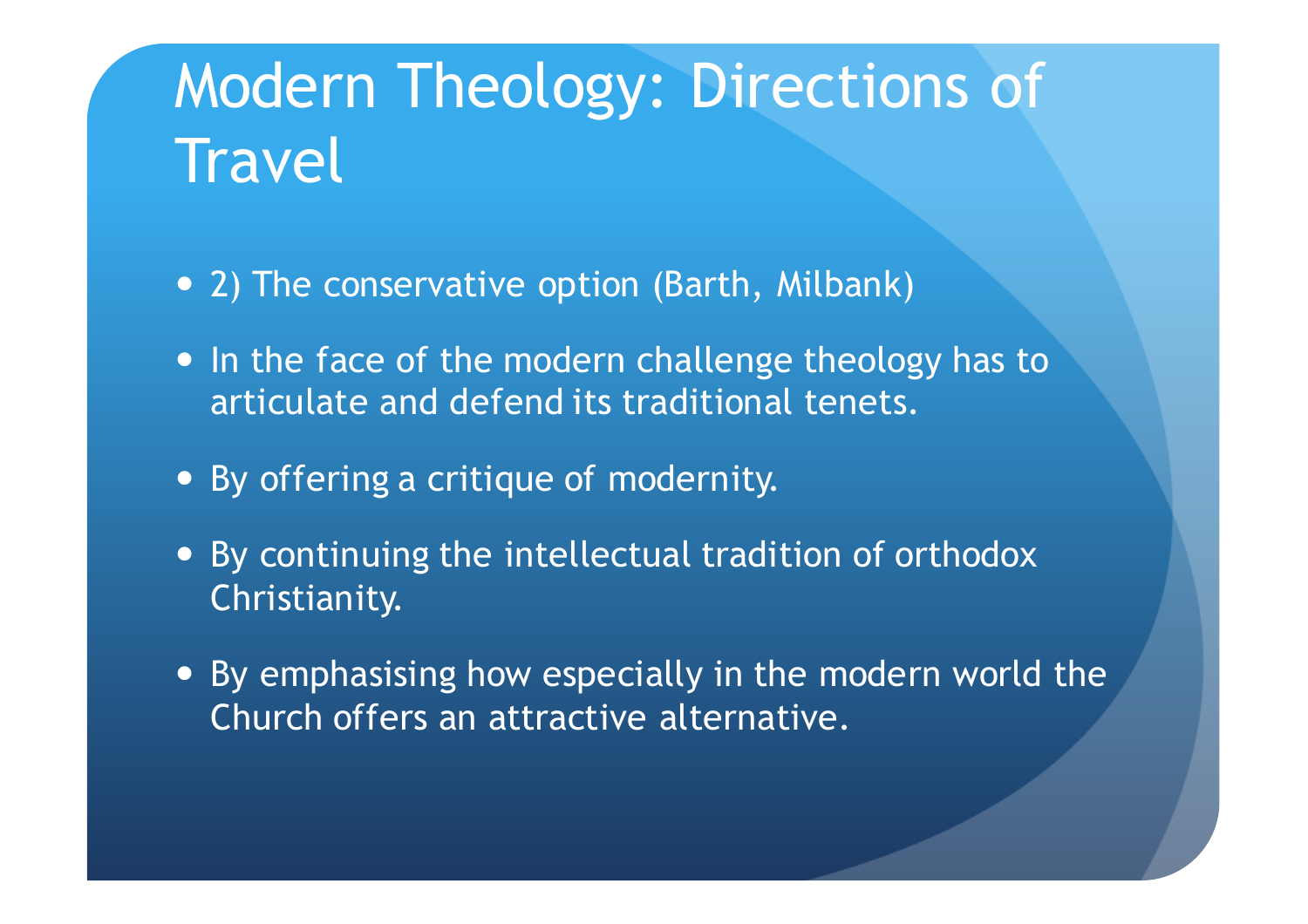#### E. The End of Modern Theology?

- For about thirty years people have spoken of postmodernity to indicate that 'modernity' has come to an end.
- Theologians therefore speak of their work as 'postmodern' theology.
- The idea is mostly that modernity has also been highly normative: certain ideas, such as individualisation or secularisation, have been identified with social and cultural progress.
- Modernity is also seen as Eurocentric and therefore incompatible with globalisation.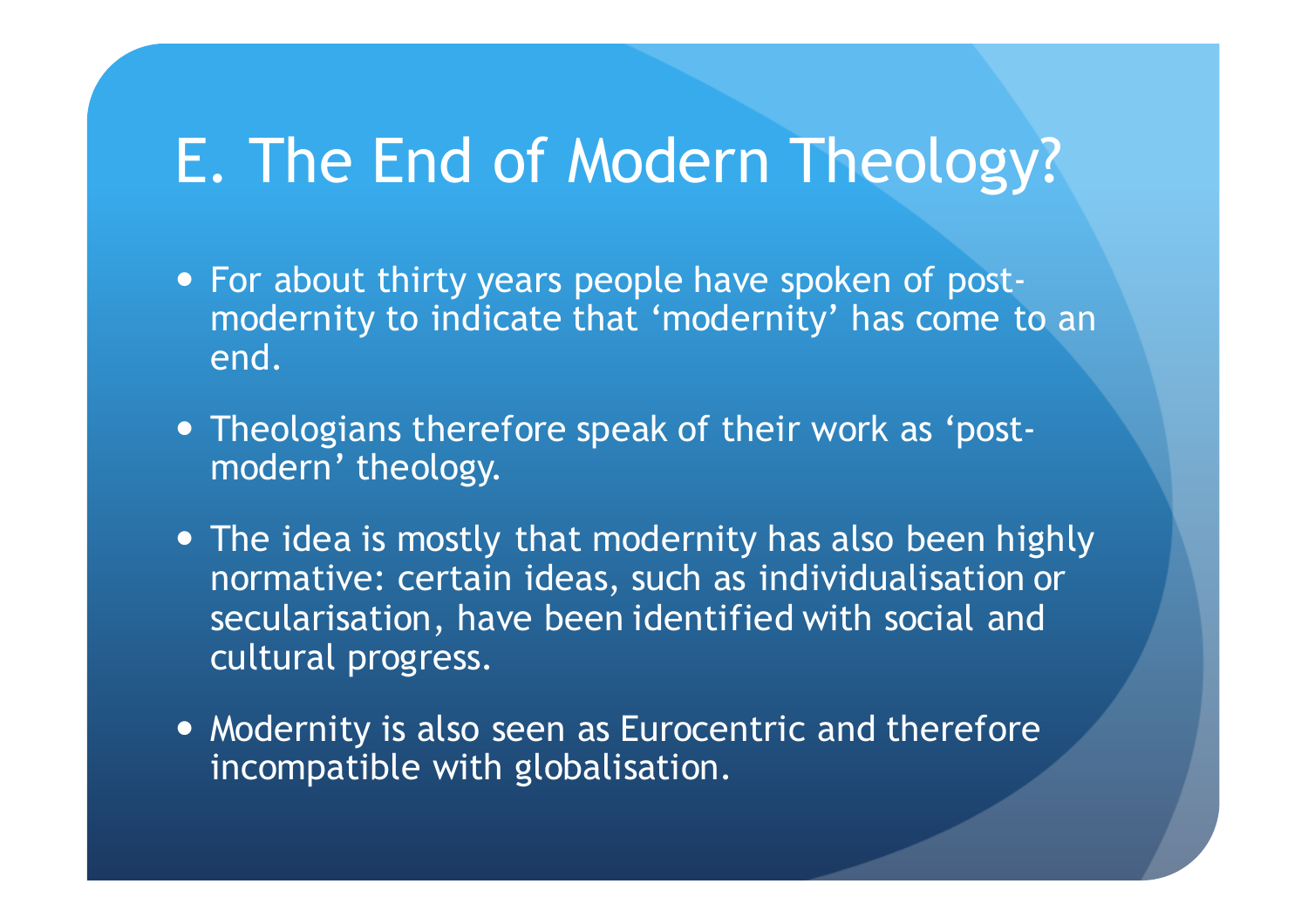## End of Modern Theology?

- The crisis of these normative assumptions, it is said, makes a return to pre-modern ideas easier: hence theology has seen a renaissance of engagement with medieval and Patristic figures.
- While it is true that the past decades have once again brought a massive cultural and social shift, it seems less clear that it signals the 'end of modernity'.
- In Britain, e.g., secularisation seems taken to a new level. No apparent 'return of traditional religion'.
- Other regions of the world are attracted by the ideas of Western modernity.